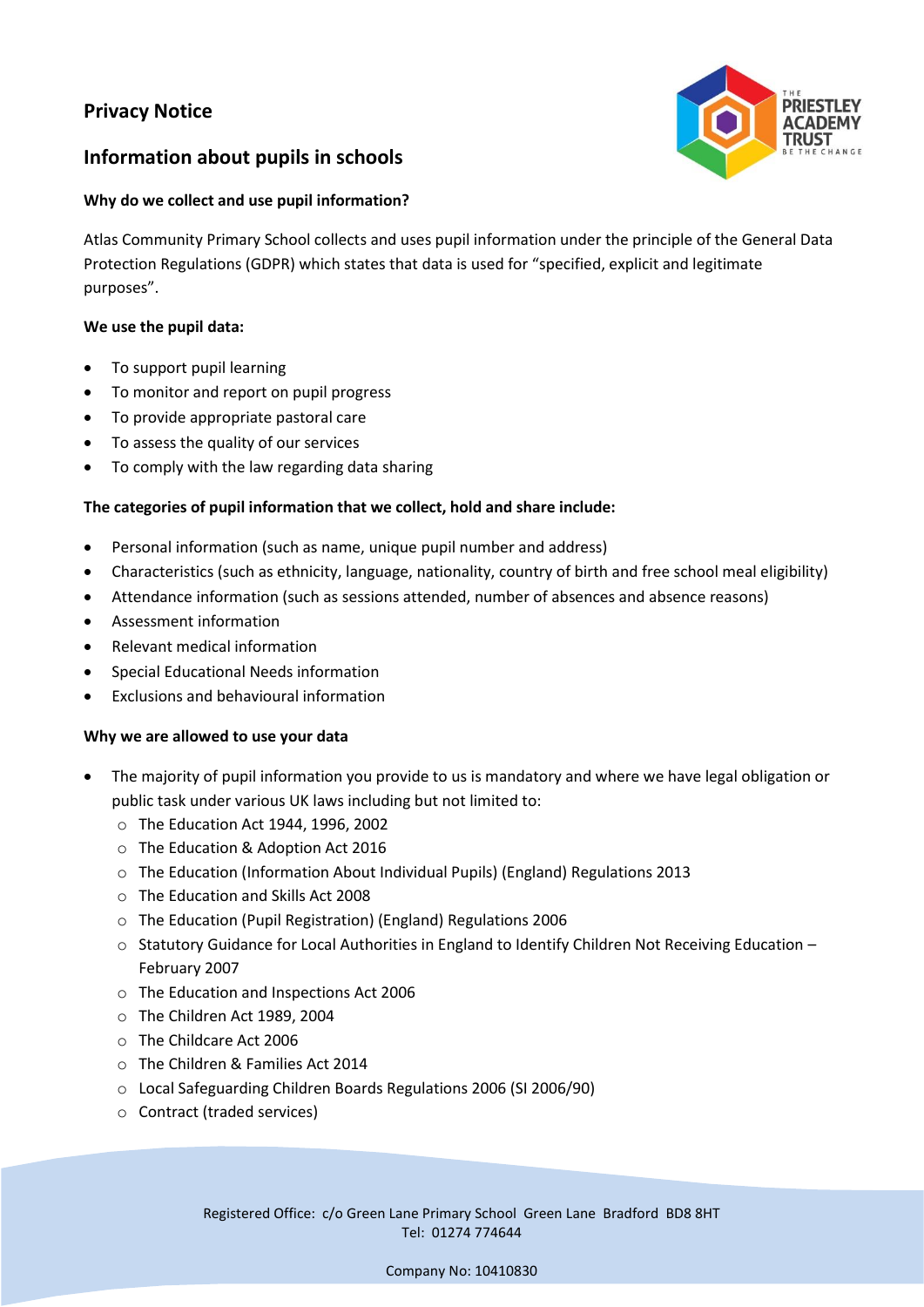#### **Storing pupil data**

We hold pupil data in line with the Information Records Management Society [http://irms.org.uk](http://irms.org.uk/)

#### **Who do we share pupil information with?**

We routinely share pupil information with:

- Schools that pupils attend after leaving us
- Our local authority
- The Department for Education (DfE)
- The school nurse/NHS

#### **Why we share pupil information**

We do not share information about our pupils with anyone without consent unless the law and our policies allow us to do so.

We share pupils' data with the Department for Education (DfE) on a statutory basis. This data sharing underpins school funding and educational attainment policy and monitoring.

We are required to share information about our pupils with our local authority (LA) and the Department for Education (DfE) under Section 3 of The Education (Information About Individual Pupils) (England) Regulations 2013.

#### **Data collection requirements**

To find out more about the data collection requirements placed on us by the Department for Education (for example; via the school census) go to [https://www.gov.uk/education/data-collection-and-censuses-for](https://www.gov.uk/education/data-collection-and-censuses-for-schools)[schools](https://www.gov.uk/education/data-collection-and-censuses-for-schools)

## **The National Pupil Database**

The NPD is owned and managed by the Department for Education and contains information about pupils in schools in England. It provides invaluable evidence on educational performance to inform independent research, as well as studies commissioned by the Department. It is held in electronic format for statistical purposes. This information is securely collected from a range of sources including schools, local authorities and awarding bodies.

We are required by law, to provide information about our pupils to the DfE as part of statutory data collections such as the school census and early years census. Some of this information is then stored in the NPD. The law that allows this is the Education (Information About Individual Pupils) (England) Regulations 2013.

To find out more about the pupil information we share with the department, for the purposes of data collections, go to<https://www.gov.uk/education/data-collection-and-censuses-for-schools>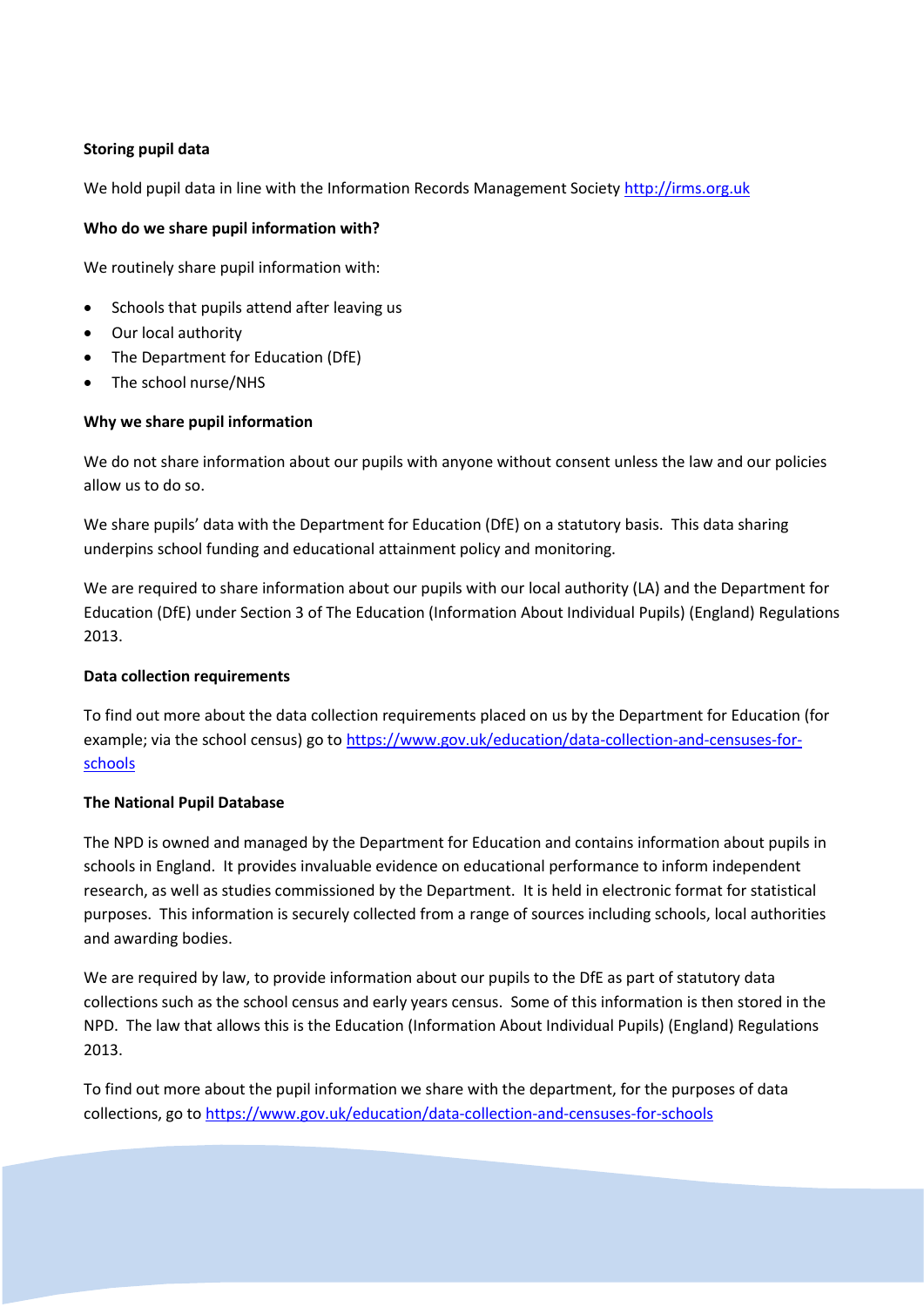To find out more about the NPD, go to [https://www.gov.uk/government/publications/national-pupil](https://www.gov.uk/government/publications/national-pupil-database-user-gude-and-supporting-information)[database-user-gude-and-supporting-information](https://www.gov.uk/government/publications/national-pupil-database-user-gude-and-supporting-information)

The Department may share information about our pupils from the NPD with third parties who promote the education or well-being of children in England by:

- Conducting research or analysis
- Producing statistics
- Providing information, advice or guidance

The Department has robust processes in place to ensure the confidentiality of our data is maintained and there are stringent controls in place regarding access and use of the data.

Decisions on whether DfE releases data to third parties are subject to a strict approval process and based on a detailed assessment of:

- Who is requesting the data
- The purpose for which it is required
- The level of sensitivity of data requested; and
- The arrangements in place to store and handle the data

To be granted access to pupil information, organisations must comply with strict terms and conditions covering the confidentiality and handling of the data, security arrangements and retention and use of the data.

For more information about the Department's data sharing process, please visit [https://www.gov.uk/data](https://www.gov.uk/data-protection-how-we-collect-and-share-research-data)[protection-how-we-collect-and-share-research-data](https://www.gov.uk/data-protection-how-we-collect-and-share-research-data)

For more information about which organisations the Department has provided pupil information, (and for which project), please visit the following website:

<https://www.gov.uk/government/publications/national-pupil-database-requests-received>

To contact the DfE go t[o https://www.gov.uk/contact-dfe](https://www.gov.uk/contact-dfe)

To contact our local authority go to [https://bso.bradford.gov.uk](https://bso.bradford.gov.uk/)

#### **Requesting access to your personal data**

Under data protection legislation, parents and pupils have the right to request access to information about them that we hold. To make a request for your personal information, or be given access to your child's educational record, contact the Headteacher.